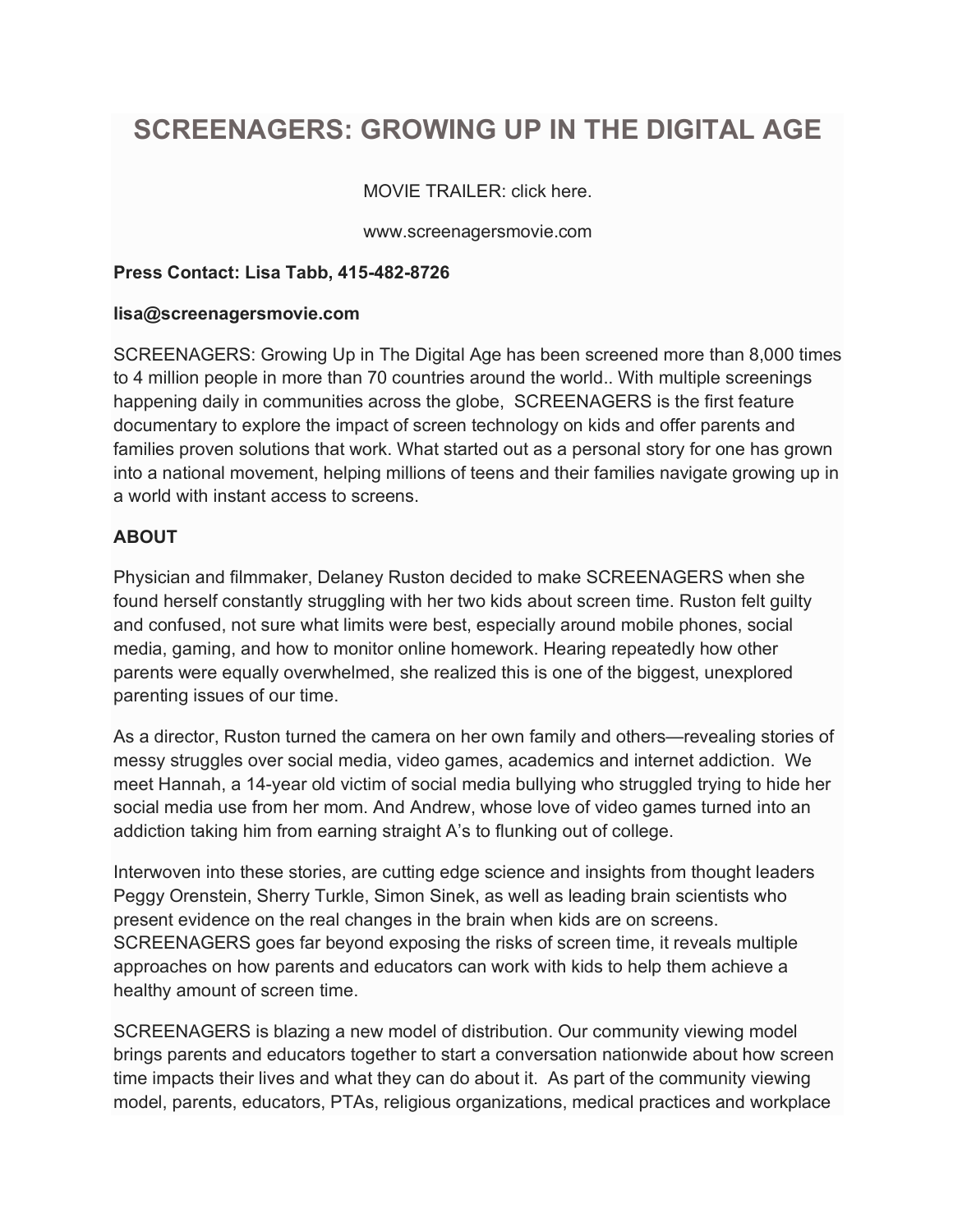groups can book their own screenings at www.screenagersmovie.com. Parents are encouraged to bring their kids to the movie.

#### Movie Themes

 Use of screens in school Boys and video games Girls and social media Risk of addiction

#### **Stats**

 Kids spend on average 6.5 hours a day on screens and that doesn't include classroom or homework screen time.

 Boys spend on average the equivalent of 1.5 days on video games every week Some recent studies show us that screen time increases dopamine production and causes behavior that mimics addiction.

## Director bio

Delaney Ruston is a filmmaker, doctor and mother of two. Through her company, MyDoc Productions, Delaney has made award-winning films such as Unlisted: A Story of Schizophrenia, about her father, and Hidden Pictures: A Personal Journey into Global Mental Health. These films aired on PBS, and were the focus of national campaigns to raise awareness about mental health and were featured at conferences by the World Health Organization. Delaney has been invited to screen her films and be a guest presenter to hundreds of worldwide audiences. She presents to a wide range of audiences ranging from school age children to The United Nations, The World Health Organization, Harvard and TEDX.

Film has been a passion of Delaney's throughout her education at Cornell, Stanford and the University of California, San Francisco. She melded this interest with her medical training as a fellow in Ethics and Communication. While on the faculty at the University of Washington, she participated in a National Endowment for The Arts funded filmmaking program. She was awarded a Fulbright Scholarship to make films in India. She is currently the Filmmaker in Residence at Stony Brook Medical Center, creating films that explore the intersection of health and society. Delaney has been providing care in underserved clinics for over a decade.

## Testimonials:

"Sit your kids down and watch this movie. Sit on them if you have to. It's a MUST SEE for anyone with kids in their lives!" - Martha Adams, Chief Creative Officer for Girls Rising